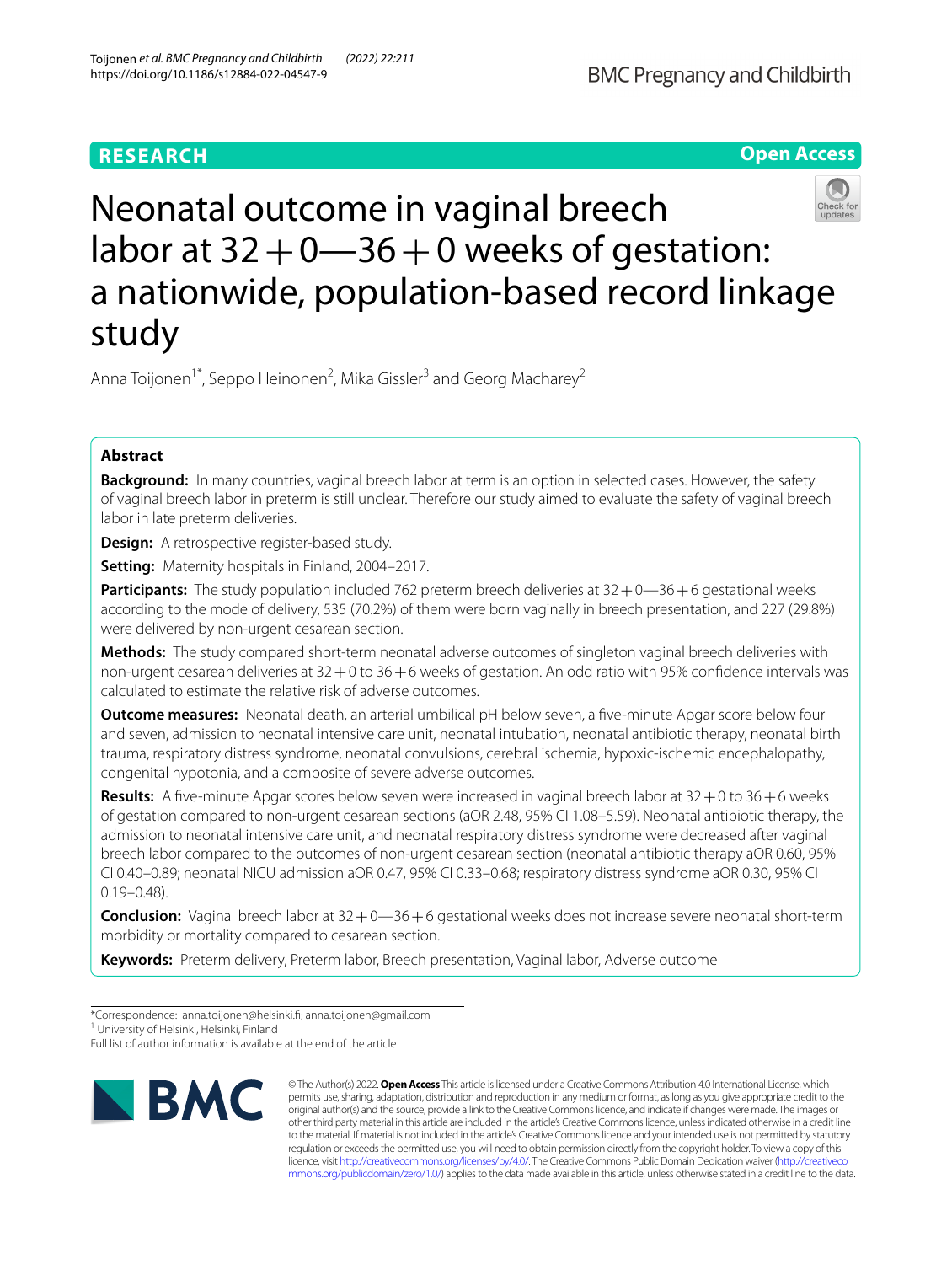## **Introduction**

In developed countries, 5–9% of all deliveries occur preterm [\[1](#page-6-0)]. Preterm pregnancy itself is also known as the most signifcant risk factor for breech presentation at delivery [[2–](#page-6-1)[5\]](#page-6-2). Risk factors for breech presentation in preterm deliveries are premature rupture of membranes, preeclampsia, oligohydramnios, fetal growth restriction, and congenital anomalies [\[6](#page-6-3)]. Many of these factors are associated with adverse perinatal outcomes in vaginal preterm breech delivery [\[7](#page-6-4)].

In term pregnancies, fetal breech presentation at delivery is a risk factor for adverse neonatal outcomes  $[8, 9]$  $[8, 9]$  $[8, 9]$  as vaginal breech labor is associated with increased neonatal short-term morbidity compared to cephalic deliveries [\[2](#page-6-1), [10\]](#page-6-7). In the Term Breech Trial 2000, cesarean section was recommended for breech deliveries at term to reduce the risks of adverse outcomes of vaginal breech labor [\[11](#page-6-8)]. Since then the results of the Term Breech Trial have been disputed [\[12\]](#page-6-9) and nowadays, in well-selected cases, vaginal breech labor at term is an option in many countries [[13–](#page-6-10)[15](#page-6-11)]. In singleton preterm breech deliveries without other complications, the optimal mode of birth is still widely debated. A lower Apgar score and an increased need for admission to the neonatal intensive care unit have been associated with preterm vaginal breech labor compared to the neonates born in cephalic presentation [[16\]](#page-6-12). However, a trial of vaginal moderate to late preterm breech labor has not increased neonatal adverse outcomes compared to a planned cesarean section [\[16](#page-6-12)]. Nevertheless, other studies have reported reduced neonatal deaths with a cesarean section for preterm breech fetuses  $[17–20]$  $[17–20]$  $[17–20]$  $[17–20]$ . Furthermore, a recently published European cohort study (2019) implied that in very preterm breech labor, fetuses born by cesarean section instead of vaginally had reduced mortality and morbidity [[21\]](#page-6-15).

Most of the existing studies compromise deliveries in very preterm gestational weeks. The other problem of the previous studies is the small patient numbers. Our research aims to reduce the uncertainty regarding preterm breech deliveries at  $32+0-36+6$  weeks of gestation and investigate if vaginal preterm labor at  $32+0$ —36+6 weeks of gestation is feasible.

# **Methods**

Our study is a retrospective register-based study with 762 singleton preterm deliveries from  $32+0$  to  $36+6$  weeks of gestation. The study was performed using data from the Finnish Institute for Health and Welfare. The Finnish Institute for Health and Welfare maintains the national medical birth register and the hospital discharge register. Reporting clinical data on national registers is compulsory for all maternity hospitals. All maternal, obstetric, and neonatal data on inpatient and outpatient care in public hospitals is reported in the hospital discharge register. As national data protection law requires, The Finnish Institute for Health and Welfare authorized using the data. The study methods complied with all the relevant guidelines and regulations. The need of informed consent was waived by the regional research committee of the medical faculty of Helsinki University because registered persons were not contacted. The ethical approval of the study was accepted by the National Institute for Health and Welfare and the regional research committee of the medical faculty of Helsinki University. The data that support the fndings of this study are available from the Finnish Institute for Health and Welfare but restrictions apply to the availability of these data, which were used under license for the current study, and so are not publicly available. Data are however available from the authors upon reasonable request and with the authorization of from the Finnish Institute for Health and Welfare.

We reviewed all singleton breech deliveries born vaginally or by non-urgent cesarean section at  $32+0$  to 36+6 weeks of gestation over a study period of thirteen years from 2004 to 2017 in Finland. We limited the study population to singleton deliveries, and we excluded deliveries with a fetus in other presentations than breech. We excluded the emergency cesarean sections to ensure that cesarean sections performed due to urgent clinical indications which were not associated with breech presentation itself would not afect the results. In addition, we excluded all deliveries complicated with placental abruption (ICD-10 O71.0, O71.1) and all fetal congenital anomalies (as defned in the Register of Congenital Malformations), as these complications might have afected neonates surviving and measured adverse outcomes.

The neonates born vaginally in breech presentation were compared to the neonates born by non-urgent cesarean section in breech presentation. The primary outcome was short-term neonatal outcome defned as neonatal death within 27 days of birth, an arterial umbilical pH below seven, a fve-minute Apgar score below seven and below four, the admission to neonatal intensive care unit (NICU), neonatal intubation, neonatal antibiotic therapy, and a composite of severe adverse outcomes (an arterial umbilical pH below 7, a fve-minute Apgar score below 4, and neonatal death within 27 days). Furthermore, neonatal birth trauma (ICD-10 P10-15), respiratory distress syndrome (RDS, ICD-10 P22), neonatal convulsions (ICD-10 P90), cerebral ischemia (ICD-10 P91.0), hypoxic-ischemic encephalopathy (HIE, ICD-10 P91.6), congenital hypotonia (ICD-10 P94.2), and one or more of the diagnoses of intraventricular hemorrhage (IVH, ICD-10 P10.2), RDS, neonatal convulsions, cerebral ischemia, and HIE were included in primary outcomes. The criteria of neonatal intubation are standardized in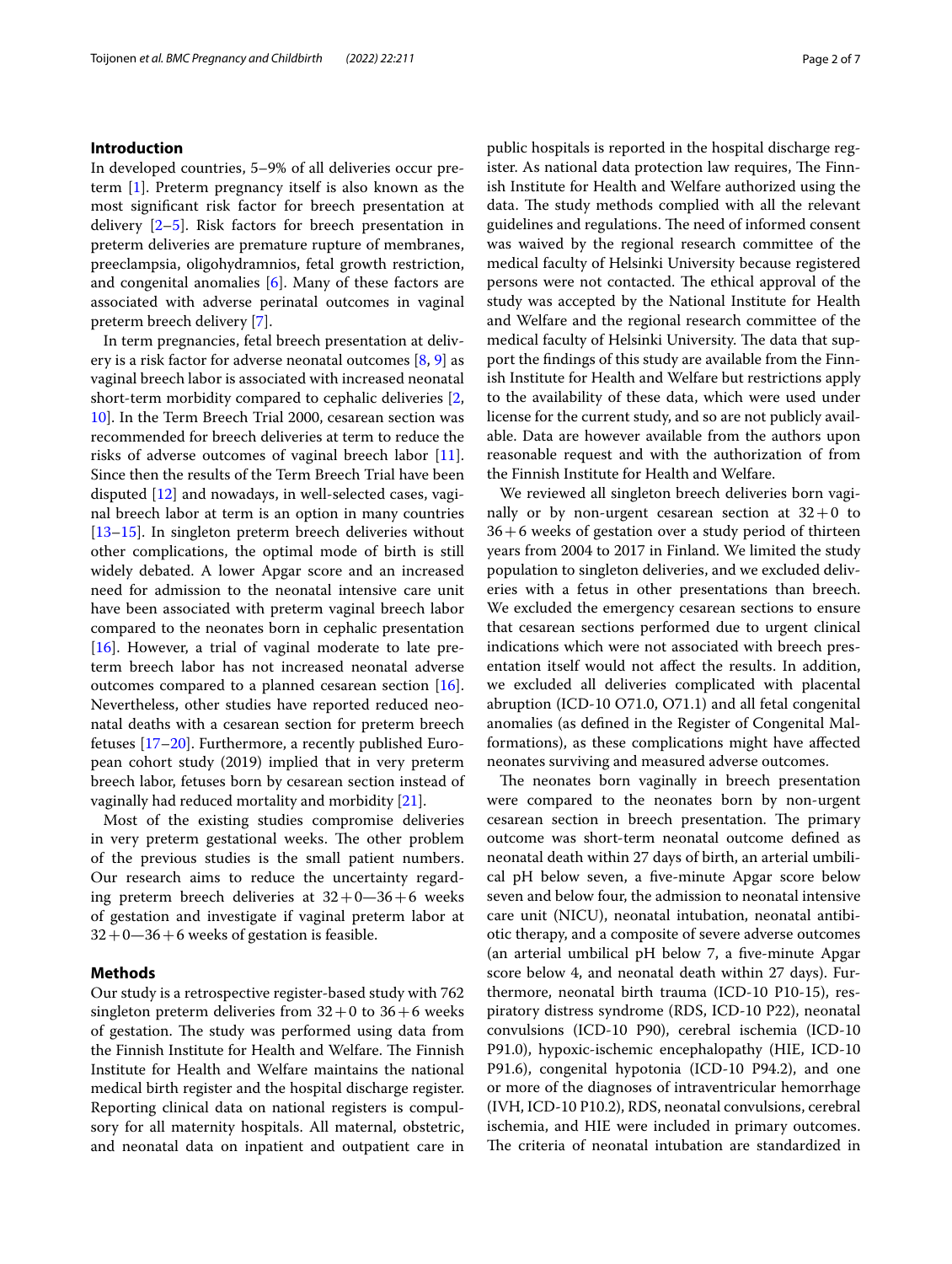Finnish hospitals. In addition, the following maternal determinants were analyzed in our study: maternal age, parity, pre-pregnancy body mass index (BMI), smoking, diabetes mellitus type one or two (ICD-10 E10, E11), gestational diabetes (ICD-10 O24.4), preeclampsia or pregnancy-induced high blood pressure (ICD-10 O13, O14), history of induced abortion or miscarriage, assisted reproduction therapy, and history of cesarean section. The following fetal and obstetric variables were also analyzed: oligohydramnios (ICD-10 O41.0), fetal sex, birth weight below 10<sup>th</sup> percentile of standard deviation, birth weight above  $90^{\rm th}$  percentile, preterm premature rupture of membranes (PPROM) (ICD-10 O42), administration of antenatal corticosteroids, and epidural analgesia.

SPSS for Windows V0.19.0, Chicago, Illinois, United States of America was used to calculate the statistical analyses. Statistical diferences in variables were calculated with a chi-Squared test or Fisher's exact test as appropriate. Odds ratios (ORs) with a corresponding 95% confdence interval (CIs) were calculated, and *p*-val $ues \leq 0.05$  were defined as statistically significant.

#### **Results**

Our study included 762 breech deliveries at  $32 + 0 - 36 + 6$  weeks of gestation, 535 (70.2%) of them had vaginal breech labor, and 227 (29.8%) were delivered by non-urgent cesarean section.

The mothers who had vaginal breech labor had less likely a history of cesarean section (OR 0.18, 95% CI 0.11–0.29), assisted reproduction therapy (OR 0.45, 95% CI 0.23–0.89), or diagnosed with diabetes mellitus type one (OR 0.02, 95% CI 0.01–0.10) than the women in the non-urgent cesarean section group. Furthermore, the pregnancies which had vaginal breech labor had fewer cases complicated with oligohydramnios (OR 0.14, 95% CI 0.05–0.40) and preeclampsia / pregnancy-induced high blood pressure (OR 0.09, 95% CI 0.05–0.17) than the pregnancies delivered by non-urgent cesarean section. PPROM preceded vaginal breech labor more often than it did in the non-urgent cesarean section group (OR 1.58, 95% CI 1.06-2.35). The neonates born vaginally in breech presentation were less likely to have birth weight below 10<sup>th</sup> or above 90<sup>th</sup> percentile than the neonates in the non-urgent cesarean section group (birth weight  $< 10<sup>th</sup>$ percentile OR 0.19, 95% CI 0.11-0.32); birth weight > 90<sup>th</sup> percentile OR 0.19, 95% CI 0.07-0.50). The mothers who had vaginal breech labor at  $32 + -36 + 6$  weeks of gestation had less administered antenatal corticosteroids to accelerate the maturation of the fetus` lungs than the mothers who were performed a non-urgent cesarean section (OR 0.22, 95% CI 0.16–0.32). Additional information on maternal, fetal, and obstetric characteristics of the studied and control group are shown in Table [1.](#page-3-0)

The neonates who were born vaginally in breech presentation at  $32 + -36 + 6$  weeks of gestation had an increased risk of having fve-minute Apgar scores below seven compared to the neonates in the control group (aOR 2.48, 95% CI 1.08–5.59). However, the diference between the groups in fve-minute Apgar scores was no longer signifcant when comparing Apgar scores below four. The neonates born vaginally in breech presentation had a decreased risk of antibiotic treatment (aOR 0.60, 95% CI 0.40–0.89) and the need for admission to NICU (aOR 0.47, 95% CI 0.33–0.68) compared to the neonates born by non-urgent cesarean section. Half (49.5%) of the neonates who were born vaginally in breech presentation needed admission to NICU, whereas the admission to NICU was 71.4% in the non-urgent cesarean section group. There was one neonatal death in the group that had vaginal breech labor but no deaths in the non-urgent cesarean section group. No signifcant diference in the need for neonatal intubation, umbilical pH, or a composite of severe adverse outcomes was discovered between the groups. Neonatal birth trauma was diagnosed in eight neonates who were born vaginally in breech presentation at  $32 + -36 + 6$  weeks of gestation (vaginal breech labor 1.5% vs. non-urgent cesarean Sect. 0%). However, the diference in neonatal birth trauma between the groups was not statistically significant. The neonates in vaginal breech group had less diagnoses of neonatal respiratory distress syndrome than neonates in the non-urgent cesarean section group (aOR 0.30, 95% CI 0.19–0.48). The incidence of neonatal convulsions, cerebral ischemia, HIE, or congenital hypotonia did not difer signifcantly between the groups. The short-term adverse outcomes of breech deliveries at  $32+0-36+6$  gestational weeks are presented in Table [2](#page-4-0).

## **Discussion**

Our study's most important fnding is that vaginal breech labor at  $32+0-36+6$  weeks of gestation does not seem to increase severe neonatal short-term morbidity or mortality compared to the outcomes of non-urgent cesarean section. Overall, the need for treatment in a neonatal intensive care unit is high due to fetal prematurity, but neonatal deaths at  $32 + -36 + 6$  weeks of gestation are rare.

Our study showed an increase in the fve-minute Apgar score below seven in the neonates who were born vaginally in breech presentation at  $32+0-36+6$  weeks of gestation compared to the neonates born by nonurgent cesarean section. However, there was no longer a signifcant diference in the fve-minute Apgar scores when the limit was reduced to four or below. Another Finnish research in 2018 indicated similar results in breech deliveries at  $32+0$  to  $36+6$  weeks of gestation;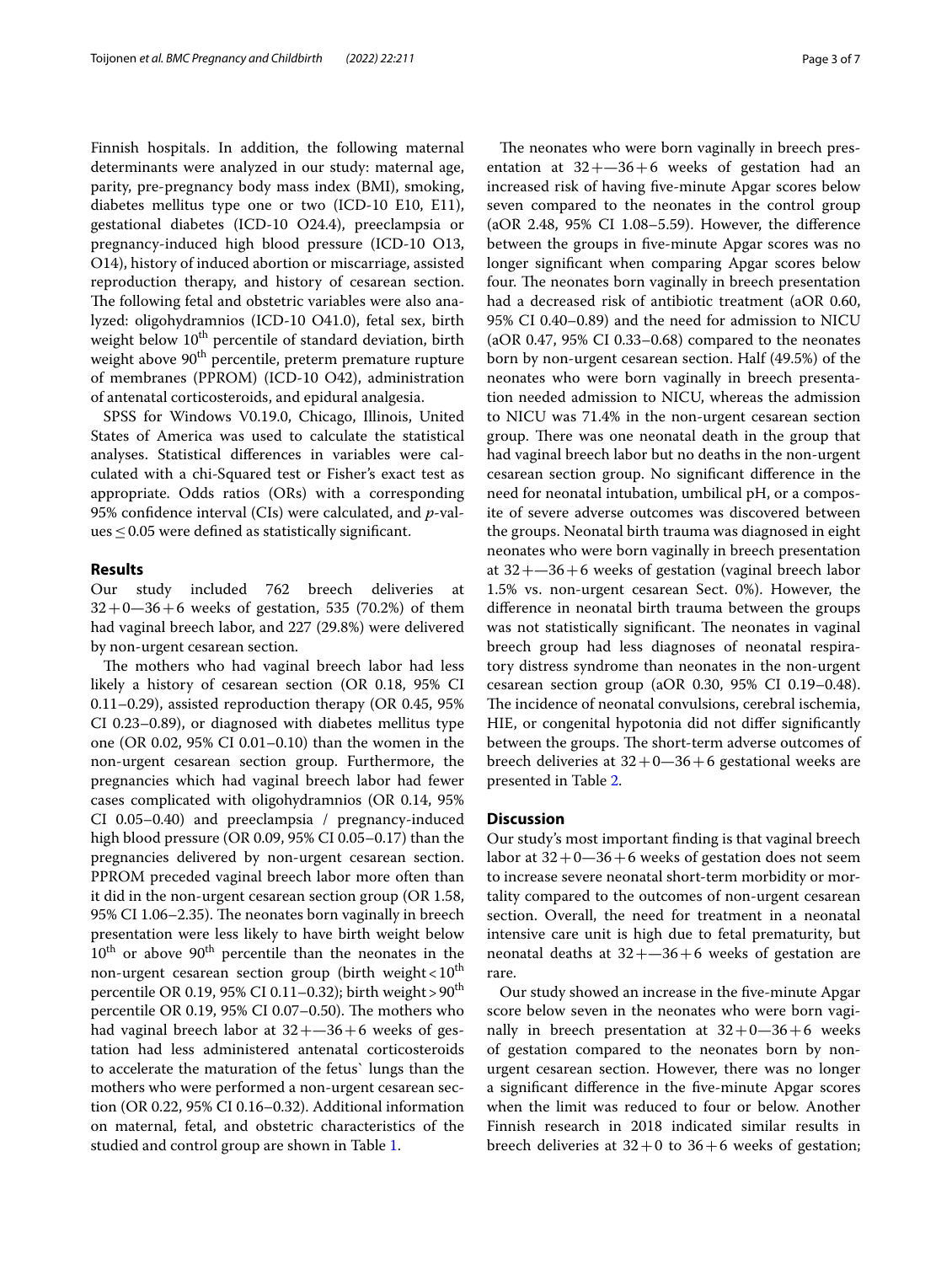|                                                         | Vaginal<br>breech labor<br>n / %<br>535 / 100% | Non-urgent cesarean<br>section<br>n / %<br>227/100% | P-value | Crude OR | 95%<br>confidence<br>interval |
|---------------------------------------------------------|------------------------------------------------|-----------------------------------------------------|---------|----------|-------------------------------|
| Maternal age < 25y                                      | 8/1.5%                                         | 2/0.9%                                              | 0.712   | 1.71     | $0.36 - 8.11$                 |
| Maternal age $\geq$ 35y                                 | 116/21.7%                                      | 53/23.3%                                            | 0,712   | 0.91     | $0.63 - 1.32$                 |
| <b>Nulliparous</b>                                      | 287/57.7%                                      | 132/58.1%                                           | 0,253   | 0.83     | $0.61 - 1.14$                 |
| Multipara $\geq$ 3 deliveries                           | 41/7.7%                                        | 17/7.5%                                             | 0,934   | 1.03     | $0.57 - 1.85$                 |
| <b>Maternal smoking</b>                                 | 76 / 14.2%                                     | 36/15.9%                                            | 0,556   | 0.88     | $0.57 - 1.35$                 |
| Maternal BMI > 30                                       | 25/4.7%                                        | 15/6.6%                                             | 0,273   | 0.69     | $0.36 - 1.34$                 |
| <b>History of induced abortion</b>                      | 69/12.9%                                       | 22/9.7%                                             | 0,212   | 1.38     | $0.83 - 2.29$                 |
| <b>History of miscarriage</b>                           | 114/21.3%                                      | 60/26.4%                                            | 0,123   | 0.75     | $0.53 - 1.08$                 |
| History of cesarean section                             | 30/5.6%                                        | 56 / 24.7%                                          | < 0.001 | 0.18     | $0.11 - 0.29$                 |
| Assisted reproduction technology                        | 19/3.6%                                        | 17/7.5%                                             | 0.019   | 0.45     | $0.23 - 0.89$                 |
| Diabetes mellitus type I                                | 2/0.4%                                         | 32/14.1%                                            | < 0.001 | 0.02     | $0.01 - 0.10$                 |
| Diabetes mellitus type II                               | 2/0.4%                                         | 1/0.4%                                              | 0,893   | 0.85     | $0.08 - 9.40$                 |
| <b>Gestational diabetes mellitus</b>                    | 53/9.9%                                        | 15/6.6%                                             | 0,144   | 1.55     | $0.86 - 2.82$                 |
| Oligohydramnios                                         | 5/0.9%                                         | 14/6.2%                                             | < 0.001 | 0.14     | $0.05 - 0.40$                 |
| Preeclampsia / pregnancy-induced high blood<br>pressure | 12/2.2%                                        | 46 / 20.3%                                          | < 0.001 | 0.09     | $0.05 - 0.17$                 |
| <b>PPROM</b>                                            | 132/24.7%                                      | 39/17.2%                                            | 0,023   | 1.58     | $1.06 - 2.35$                 |
| Birth weight < 10th percentile                          | 22/7.6%                                        | 42/18.5%                                            | < 0.001 | 0.19     | $0.11 - 0.32$                 |
| Birth weight > 90th percentile                          | 6/1.1%                                         | 13/5.7%                                             | < 0.001 | 0.19     | $0.07 - 0.50$                 |
| Epidural analgesia                                      | 221/41.3%                                      | 0/0%                                                | < 0.001 |          |                               |
| <b>Administration of antenatal corticosteroids</b>      | 88 / 16.4%                                     | 106 / 46.7%                                         | < 0.001 | 0.22     | $0.16 - 0.32$                 |
| <b>Neonatal female sex</b>                              | 264 / 49.3%                                    | 124 / 54.6%                                         | 0,182   | 0.81     | $0.59 - 1.10$                 |

<span id="page-3-0"></span>Table 1 Maternal, fetal, and obstetric characteristics of vaginal breech deliveries and non-urgent cesarean sections at  $32+0$ —36+6 gestational weeks 2004–2017 in Finland

*OR* Odds Ratio, *BMI* Body Mass Index, *PPROM* Preterm Premature Rupture Of Membranes

the fve-minute Apgar scores were comparable between neonates born after a trial of vaginal breech delivery and cesarean section [[16\]](#page-6-12). However, Toivonen and colleagues found that one-minute Apgar scores were lower in breech neonates born vaginally than the vertex controls. In addition, our results showed no diference in the arterial umbilical pH between the groups, which indicates that acidosis was not increased after vaginal breech labor. This is in contrary to the venous umbilical pH and base excess results of Vidovics and colleagues (2014) who compared outcomes of preterm breech neonates delivered vaginally or by cesarean section at 24–37 gestational weeks [[22](#page-6-16)]. However, low patient numbers in their study did not enable further statistical analysis. Besides in our study, women who were permitted to give birth vaginally with a fetus in breech presentation are most likely lowrisk patients without acknowledged obstetric risks and this might refect to the results.

The neonates in the vaginal breech delivery group did not difer in neonatal death (0–27 days) or a composite of severe adverse outcomes from the neonates born by non-urgent cesarean section. Likewise, Kayem and colleagues (2015) found no higher risk for neonatal mortality or severe morbidity after vaginal labor in preterm breech fetuses [\[23](#page-6-17)]. On the contrary, a systematic review of 2014 indicated that the cesarean section in preterm breech fetuses decreases neonatal mortality compared to vaginal labor  $[17]$  $[17]$ . Also, Thanh and colleagues  $(2019)$ found cesarean section a protective factor for perinatal death in preterm breech deliveries [\[18](#page-6-18)]. However, these three studies also included deliveries below 30 gestational weeks, and lower gestational weeks might have afected the contrary results.

Vaginal breech labor at  $32+0-36+6$  weeks of gestation did not increase asphyxia-related morbidity, such as IVH, HIE, or cerebral ischemia, compared to non-urgent cesarean sections. On the contrary, neonatal RDS was diagnosed less in neonates in the vaginal breech group than in neonates who were born by non-urgent cesarean section. Birth injuries were more common in neonates born vaginally in breech presentation than in neonates in the cesarean section group. However, the diference was not signifcant and the absolute risk of birth trauma was small. A meta-analysis 2016 found vaginal breech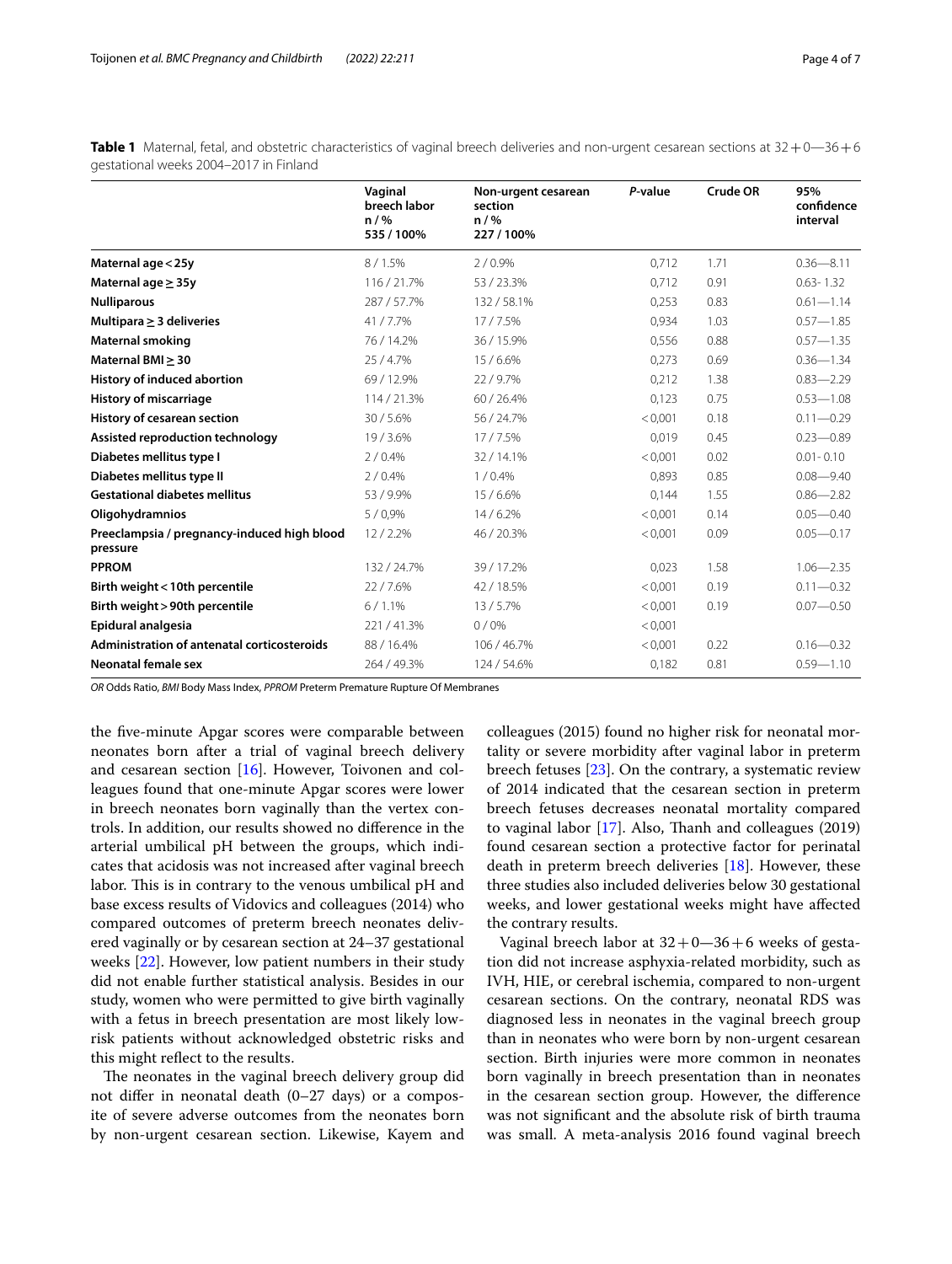|                                                                                                 | Vaginal<br>breech labor<br>n / %<br>535 / 100% | Non-urgent cesarean<br>section<br>n / %<br>227/100% | P-value | <b>Adjusted</b><br>OR <sup>a</sup><br>(95%)<br>confidence<br>interval) |
|-------------------------------------------------------------------------------------------------|------------------------------------------------|-----------------------------------------------------|---------|------------------------------------------------------------------------|
| Neonatal death 0-27 days                                                                        | 1/0.2%                                         | $0/0.0\%$                                           | 0.515   |                                                                        |
| <b>Arterial umbilical</b><br>pH < 7                                                             | 6/1.1%                                         | $0/0.0\%$                                           | 0,109   |                                                                        |
| 5 min Apgar < 4                                                                                 | 7/1.3%                                         | 1/0.4%                                              | 0,282   | 2.77<br>$(0.30 - 25.58)$                                               |
| 5 min Apgar < 7                                                                                 | 41/7.7%                                        | 8/3.5%                                              | 0,033   | 2.48<br>$(1.08 - 5.59)$                                                |
| Intubation                                                                                      | 15/2.8%                                        | 5/2.2%                                              | 0,635   | 1.24<br>$(0.38 - 6.06)$                                                |
| <b>Antibiotics newborn</b>                                                                      | 111/20.7%                                      | 68/30.0%                                            | 0,006   | 0.60<br>$(0.40 - 0.89)$                                                |
| <b>Neonatal NICU admission</b>                                                                  | 265 / 49.5%                                    | 162/71.4%                                           | < 0.001 | 0.47<br>$(0.33 - 0.68)$                                                |
| Severe adverse outcome<br>(arterial umbilical pH < 7, 5 min Apgar < 4, neonatal<br>death 0-27d) | 14/2.6%                                        | 1/0.4%                                              | 0,048   | 7.11<br>$(0.83 - 60.79)$                                               |
| <b>Birth trauma</b>                                                                             | 8/1.5%                                         | $0/0.0\%$                                           | 0,064   |                                                                        |
| <b>RDS</b>                                                                                      | 63/11.8%                                       | 62/27.3%                                            | < 0,001 | 0.30<br>$(0.19 - 0.48)$                                                |
| <b>Neonatal convulsions</b>                                                                     | 1/0.2%                                         | $0/0.0\%$                                           | 0,515   |                                                                        |
| Cerebral ischemia                                                                               | 0/0%                                           | 0/0%                                                |         |                                                                        |
| <b>HIE</b>                                                                                      | 0/0%                                           | 0/0%                                                |         |                                                                        |
| Congenital hypotonia                                                                            | 0/0%                                           | 0/0%                                                |         |                                                                        |
| Any dg of IVH, RDS, neonatal convulsions, cerebral<br>ischemia, or HIE                          | 63/11.8%                                       | 62/27.3%                                            | < 0.001 | 0.30<br>$(0.19 - 0.48)$                                                |

<span id="page-4-0"></span>**Table 2** The short-term adverse outcomes of vaginal breech deliveries and non-urgent cesarean sections at 32+0-36+6 gestational weeks 2004–2017 in Finland

*OR* Odds Ratio, *NICU* Neonatal Intensive Care Unit, *RDS* Respiratory Distress Syndrome, *HIE* Hypoxic-Ischemic Encephalopathy, *dg* diagnose, *IVH* Intraventricular Hemorrhage due to birth injury

<sup>a</sup> Adjusted for maternal age, parity, BMI, smoking, diabetes, oligohydramnios, child's sex, and birth weight < 10th percentile

labor at term to associate with neonatal birth trauma and asphyxia as they compared planned vaginal breech deliveries to planned cesarean sections [\[24\]](#page-6-19). However, the heterogeneity of the studies included in the metaanalysis might have afected the results. Furthermore, the management of breech labor might vary in diferent countries. Another study 2020 consisting of thirty-four preterm deliveries found brachial plexus birth injury to associate with breech presentation at labor [[25\]](#page-6-20). Still the patient number was small, the study included also extremely and very preterm deliveries, and the prognosis of brachial plexus injury was good [\[25\]](#page-6-20).

Our study indicated that vaginal breech labor at  $32+0-36+6$  weeks of gestation decreased the need for neonatal antibiotic treatment or NICU admission comparing to the controls in the cesarean section group. The pregnancies which had vaginal breech labor had less fetal growth restriction, oligohydramnios, preeclampsia, and diabetes mellitus type 1 than the non-urgent cesarean section group. These factors are associated with adverse neonatal short-term outcomes [[26–](#page-6-21)[28\]](#page-6-22). Oligohydramnios is linked to increased fetal distress due to the umbilical cord's compression and low fve-minute Apgar scores in literature [[29\]](#page-6-23). Besides, a low amniotic fuid amount is associated with fetal intrauterine growth restriction (IUGR)  $[30]$  $[30]$  $[30]$ . The preterm and term pregnancies complicated with IUGR, despite the presentation, have at least doubled neonatal mortality risk compared with pregnancies without fetal growth restriction  $[31]$  $[31]$  $[31]$ . It has been shown that IUGR fetuses in term have a higher likelihood of adverse outcomes in vaginal breech labor than IUGR fetuses born by planned cesarean section [\[32](#page-6-26)]. In addition, in vaginal preterm breech labor, fetal growth restriction has been associated with higher mortality [\[33](#page-6-27)]. Preeclampsia is a known risk factor for poorer neonatal outcomes [[34\]](#page-6-28). In our results, the incidence of maternal preeclampsia or pregnancy-induced high blood pressure was higher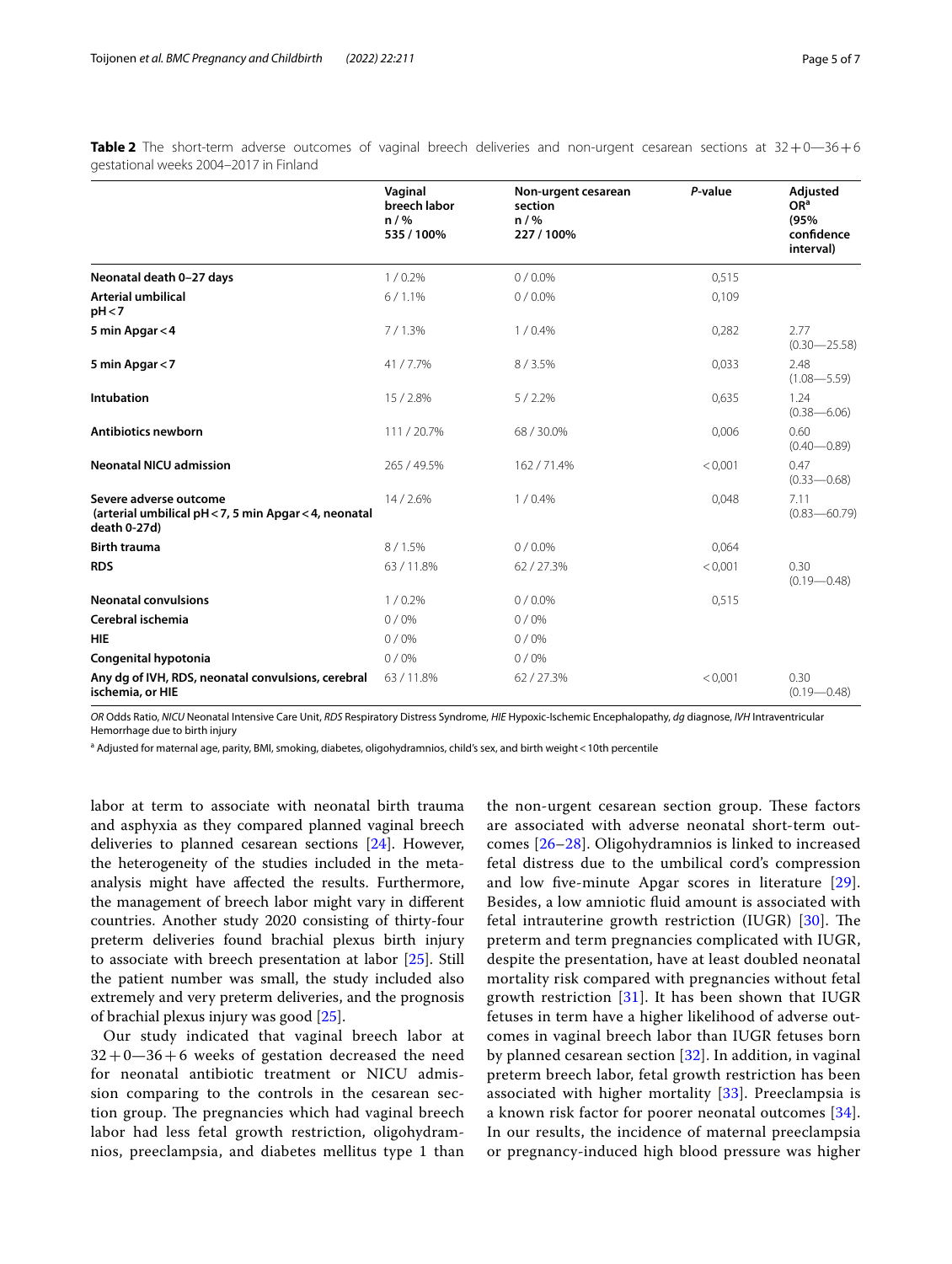in the cesarean section group. Preeclampsia is associated with abnormal placentation, intrauterine growth restriction, and bronchopulmonary dysplasia of the fetus [[35\]](#page-6-29). Fetuses with such obstetric risk factors might not tolerate the stress of vaginal labor due to placental insufficiency. However, our results might be exposed to selection bias if a cesarean section is recommended for pregnancies with complications such as fetal growth restriction, oligohydramnios, preeclampsia, and diabetes mellitus type one. PPROM occurred more often in the pregnancies which had vaginal breech labor. The mothers whose pregnancies were complicated with PPROM are usually administered antibiotic prophylaxis, and in the case of intrauterine infections, a cesarean section is often recommended [\[36\]](#page-6-30). If intrauterine infection is suspected, the neonates are often admitted to NICU and the neonatal antibiotic treatment is started. Furthermore, cesarean section is associated with the risk of neonatal respiratory problems such as neonatal respiratory distress syndrome which aligns with our results [[37\]](#page-6-31). Neonates suffering from early respiratory distress are often admitted to NICU where the need for neonatal antibiotic therapy is easily recognized. These factors altogether might explain the decreased need for antibiotic treatment and the admission to NICU in neonates who were born vaginally in breech presentation compared to those born by nonurgent cesarean section.

Our study included over 750 preterm breech deliveries from thirteen years and offered an excellent sight of the safety of preterm vaginal breech labor. Another advantage is that all the Finnish birth hospitals are public and the treatment equal. However, the retrospective approach exposes our study to the typical bias of such analyses. Also, more patients would have strengthened the results and diminished the possible bias in some cases. Despite having national data from a long period, there is a possibility that we did not have enough power to detect the diference in rare cases, such as mortality. Furthermore, we did not receive the information on the intended birth mode due to the restrictions of the database, and therefore it is possible that few women might have delivered vaginally because labor progressed too rapidly to perform a cesarean section. Another limitation might be that practitioners may have favored a cesarean section for the preterm pregnancies with obstetric complications or underlying maternal reasons. Still, this possible selection bias does not invalidate our study's main results or the importance of risk evaluation. Our analysis indicates that with individual risk assessment, vaginal breech labor at  $32+0-36+6$  gestational weeks can be feasible. However, further studies with long-term outcomes are required.

## **Conclusion**

Vaginal breech labor at  $32+0-36+6$  gestational weeks does not increase severe neonatal short-term morbidity or mortality compared to cesarean section. Therefore, we recommend considering the possibility of vaginal preterm breech labor at  $32+0-36+6$  gestational weeks in selected cases without risk factors for adverse outcomes, such as fetal or maternal comorbidity, fetal heart rate abnormalities, or chorioamnionitis.

#### **Abbreviations**

OR: Crude odds ratio; CI: Confdence interval; aOR: Adjusted odds ratio; ICD-10: International Statistical Classifcation of Diseases and Related Health Problems 10th Revision; NICU: Neonatal intensive care unit; BMI: Body mass index; PPROM: Preterm premature rupture of membranes; IUGR: Intrauterine growth restriction; HIE: Hypoxic-ischemic encephalopathy; IVH: Intraventricular hemorrhage due to birth injury.

#### **Acknowledgements**

Not applicable.

#### **Authors' contributions**

A. T.: Project development, manuscript writing. S. H.: Project development, manuscript editing. M. G.: Data management and analysis, manuscript editing. G. M.: Project development, manuscript editing. All authors read and approved the fnal manuscript.

#### **Funding**

This work was funded by Helsinki University Hospital Research Grants. Open access funded by Helsinki University Library.

#### **Availability of data and materials**

The data that support the fndings of this study are available from the Finnish Institute for Health and Welfare but restrictions apply to the availability of these data, which were used under license for the current study, and so are not publicly available. Data are however available from the author upon reasonable request [\(anna.toijonen@helsinki.f](anna.toijonen@helsinki.fi)) and with the authorization of from the Finnish Institute for Health and Welfare. More information on the authorization application to researchers who meet the criteria for access to confdential data can be found at Findata, the Health and Social Data Permit Authority: [https://www.fndata.f/en/](https://www.findata.fi/en/)

#### **Declarations**

#### **Ethics approval and consent to participate**

All study methods were carried out in accordance with relevant guidelines and regulations of Finnish National Board on Research Integrity TENK. In Finland, an ethics review statement or the need of informed consent are not required for scientifc research including solely register data. The need of informed consent was waived by the regional research committee of the medical faculty of Helsinki University. The study received ethical approval by the National Institute for Health and Welfare (reference number THL/652/5.05.00/2017) and from the regional research committee of the medical faculty of Helsinki University (reference number 23/2017).

#### **Consent for publication**

Not applicable.

#### **Competing interests**

The authors declare that they have no competing interests.

#### **Author details**

<sup>1</sup> University of Helsinki, Helsinki, Finland. <sup>2</sup> Department of Obstetrics and Gynecology, University Hospital (HUS), University of Helsinki, Haartmaninkatu 2, 00290 Helsinki, Finland. <sup>3</sup>National Institute for Health and Welfare (THL), Helsinki, Finland.